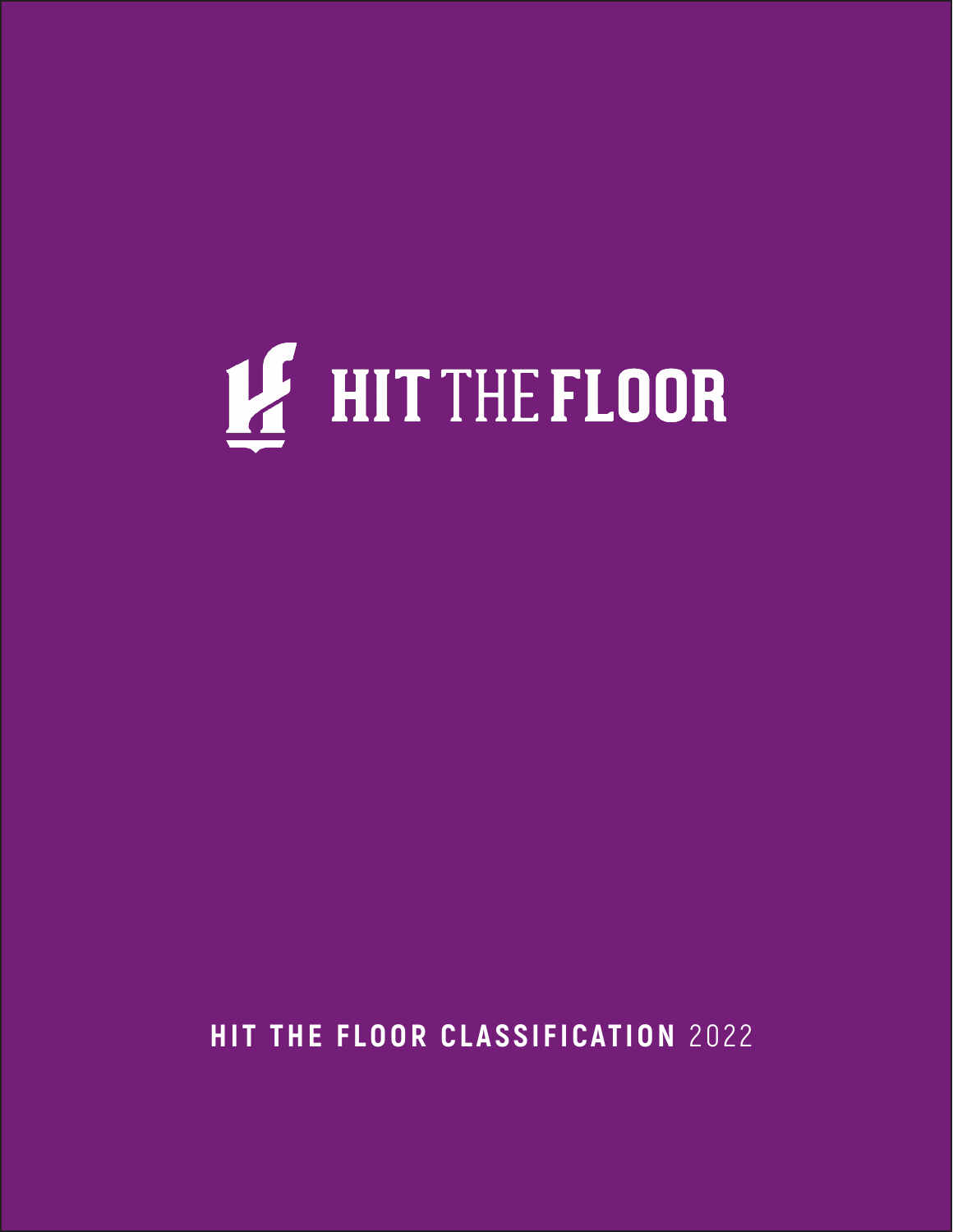## **2022 CLASSIFICATION**

Hit The Floor has its own unique classifiation system.

For all questions regarding the classification of your routines, please reach us at **info@hitthefloor.ca**

| Types of routine                                                                                  |                     |
|---------------------------------------------------------------------------------------------------|---------------------|
| <b>SOLO</b>                                                                                       | 1 dancer            |
| <b>DUO/TRIO</b>                                                                                   | 2 to 3 dancers      |
| <b>SMALL GROUP</b>                                                                                | 4 to 9 dancers      |
| <b>LARGE GROUP</b>                                                                                | 10 to 15 dancers    |
| <b>PRODUCTION</b>                                                                                 | 16 dancers and more |
| The routine's type will automatically be determined depending on the number of registered dancers |                     |

Levels

| <b>Levels</b>                    | Training experience per division | Training time/week per division |
|----------------------------------|----------------------------------|---------------------------------|
| <b>NOVICE</b>                    | 1 to 2 years                     | Less than 2h                    |
| <b>PRE-COMPETITIVE</b>           | 2 to 4 years                     | 2h to 4h                        |
| <b>COMPETITIVE</b>               | 3 to 5 years                     | 4h and more                     |
| <b>ELITE</b><br>6 years and more |                                  | $\overline{\phantom{0}}$        |

Please note that the number of training years prevails over the number of hours per week.

**Solo**: The maximum age for a novice soloist is 15 years old.

**Duo/Trio**: If the dancers are not the same level, the highest level is the one used to classify the routine.

**Groups and Productions**: A minimum of 75% of dancers of the same level is required. If more than 25% of dancers are more experienced, the routine will have to be classified in the higher level.

**Elite**: An Elite routine must have an average age of at least 13 years old.

If a teacher of a **Competitive** or **Elite** routine and/or professional dancer is registered to the competition, the routine must be in one of the following categories :

- For the Solos and Duos/Trios, the routine must be classified in the "**Elite**" category.
- For the Groups et Productions, the routine must be classified in one of the following:
	- » **Competitive**: if 75% of the group has less than 6 years of training;
	- » **Elite**: if 75% of the group has 6 years or more of training.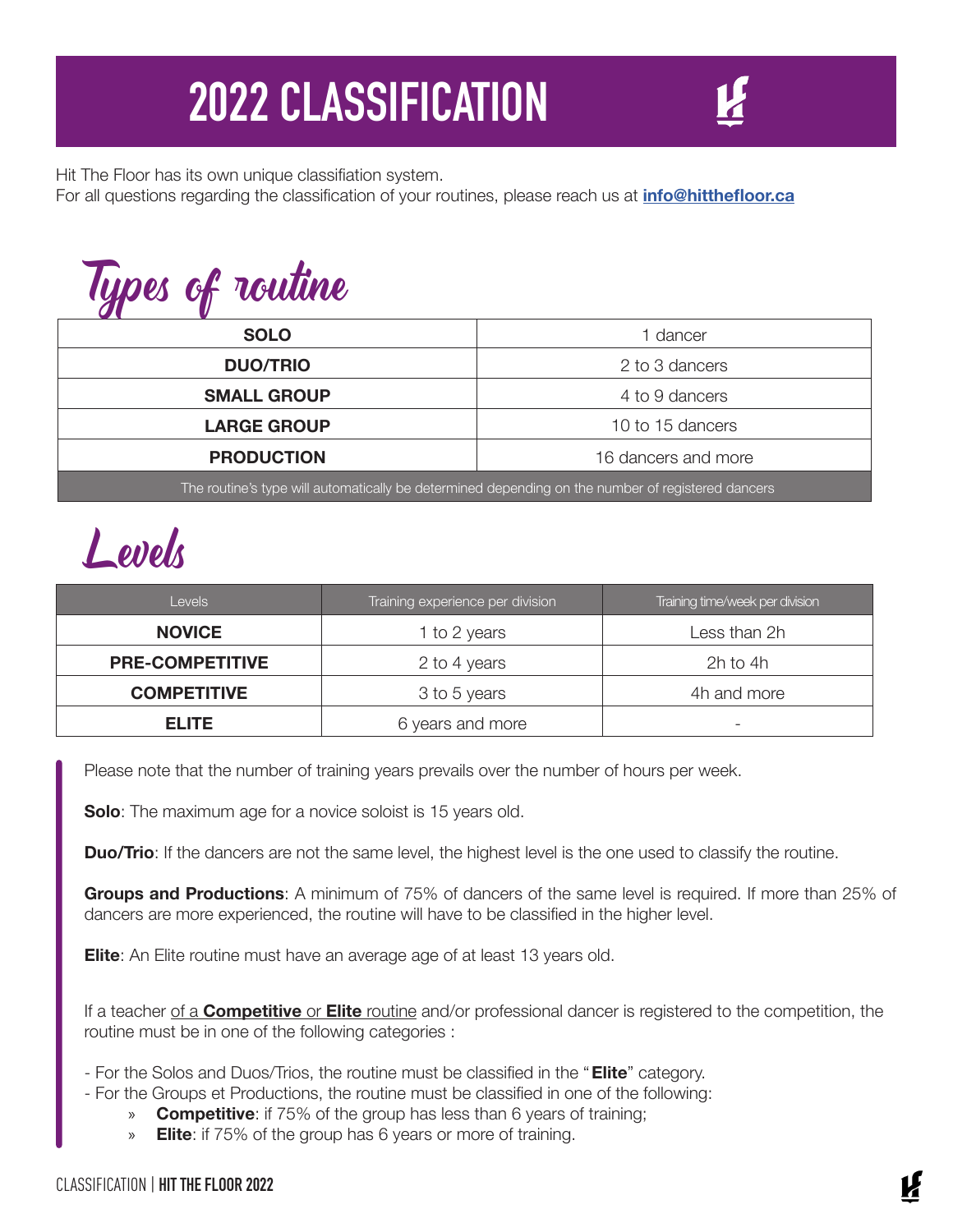| Age categories |
|----------------|
|                |

| <b>MINI</b>                                                                                   | 8 years old and less  |
|-----------------------------------------------------------------------------------------------|-----------------------|
| <b>JUNIOR</b>                                                                                 | 9 to 12 years old     |
| <b>INTERMEDIATE</b>                                                                           | 13 to 15 years old    |
| <b>SENIOR</b>                                                                                 | 16 to 19 years old    |
| <b>SENIOR+</b>                                                                                | 20 to 29 years old    |
| <b>ADULT</b>                                                                                  | 30 years old and more |
| The age category will automatically be determined according to the average age on January 1st |                       |

It is important to validate the date of birth of each participant before registration.

Every age category will be determined automatically at the registration, according to the average age of the members of the routine. Please note that the average will be rounded to the nearest decimal place (ex:  $12.4$  = average of 12 years old and  $12.5$  = average of 13 years old.)

The age and group categories can be combined according to the number of entries in the competition.

The ADULT category isn't eligible for cash awards.



Two panels of judges will be formed, each composed of judges specialized in their own division.

| <b>DIVISION 1</b> |                                                                                                                                                                                                                                                                                                                                                                                           |  |
|-------------------|-------------------------------------------------------------------------------------------------------------------------------------------------------------------------------------------------------------------------------------------------------------------------------------------------------------------------------------------------------------------------------------------|--|
| <b>Choreo</b>     | The routine demonstrates a strong commercial influence including movements that<br>allude to hip-hop grooves. The routine is influenced by different dance styles but is<br>mainly based on the choreographer's own interpretation of the music.<br>A fusion of a style from Division 1 and 2 must be put in the Choreo style.<br>*Unlimited number of acrobatics                         |  |
| <b>Foundation</b> | The routine demonstrates precise and predominant expertise in one or more of the<br>following styles and incorporates the precise movements of its specialization:<br>Popping // Waacking // Locking // Voguing // House // Krump // Breaking // Foot-<br>work // Litefeet // Memphis Jookin // Hustle // Dancehall // Afro // Stepping //<br>Gumboot.<br>*Unlimited number of acrobatics |  |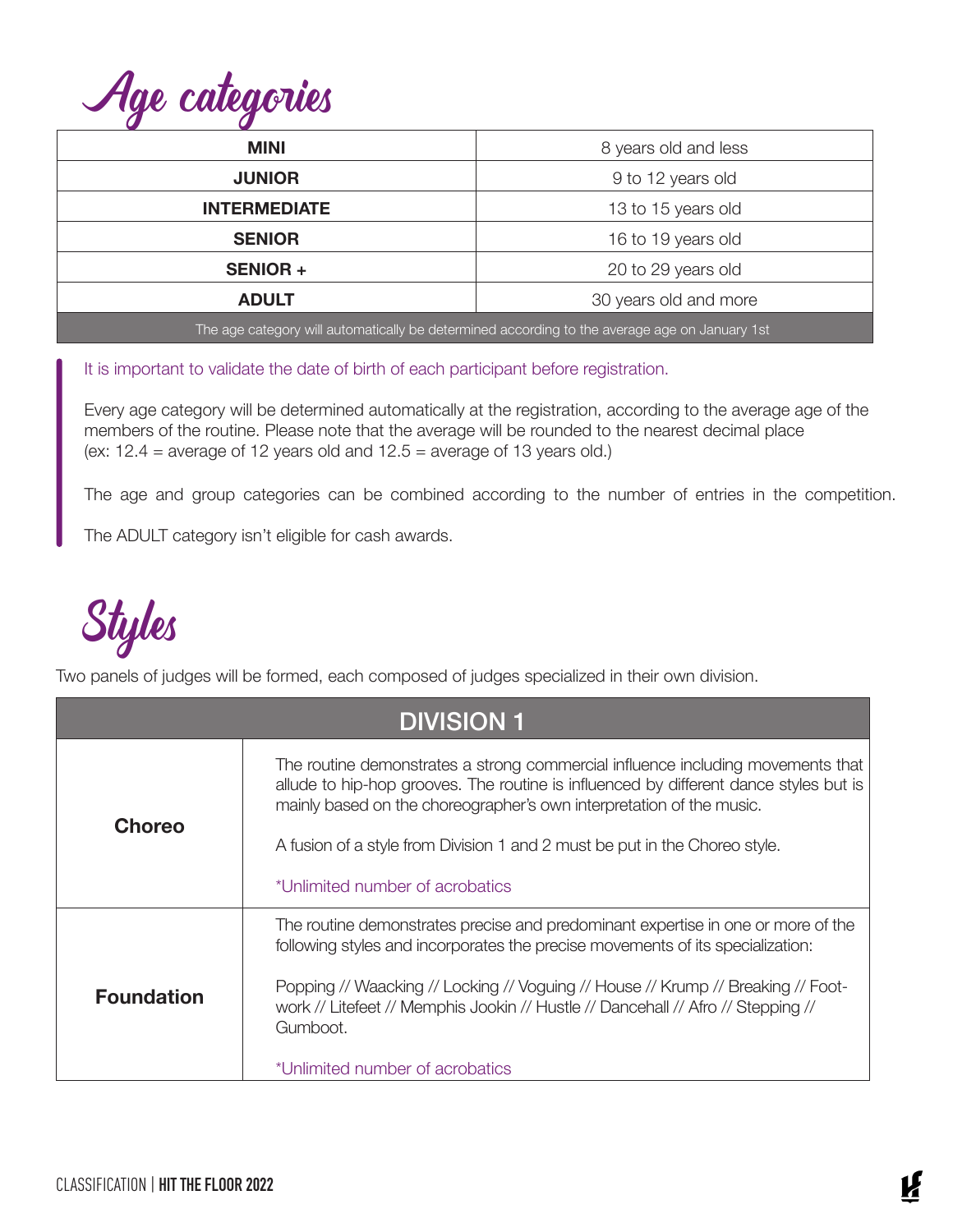| <b>DIVISION 2</b>    |                                                                                                                                                                                                               |  |
|----------------------|---------------------------------------------------------------------------------------------------------------------------------------------------------------------------------------------------------------|--|
| <b>Ballet/Pointe</b> | Consists of ballet or pointe technique, while incorporating classical movements<br>and steps, characterized by grace and precision of movement.<br>* No acrobatics permitted                                  |  |
| Jazz                 | Contains standard jazz technique and performance (extensions, kicks, turns,<br>etc.) Characterized by high energy, rhythm and dynamics.<br>* 3 acrobatics maximum                                             |  |
| <b>Contemporary</b>  | Contains modern dance technique and movement while incorporating balance,<br>control and extensions. May involve floor works, use of contraction and release<br>and abstract style.<br>* 3 acrobatics maximum |  |
| <b>Lyrical</b>       | Contains a combination of jazz and ballet techniques while incorporating emo-<br>tional and storytelling elements with specific attention to music lyrics.<br>* 3 acrobatics maximum                          |  |
| Tap                  | Technique using percussive footwork that marks out precise rhythmic patterns.<br>Pre-recorded Tap sounds will not be permitted. Tap shoes required.<br>* 3 acrobatics maximum                                 |  |
| <b>Acro</b>          | Combination of dance and acrobatic technique using controlled moves,<br>gymnastic passes, flexibility or contortionist moves requiring balance, strength<br>and/or flexibility.<br>* 5 acrobatics minimum     |  |
| Open                 | Any routine which does not fit into any of our styles or a routine which is a<br>fusion of two or more of our technical styles.<br>** 3 acrobatics maximum                                                    |  |
|                      | A routine featuring a fusion of styles from Divisions 1 and 2 must be classified in the Choreo Style.                                                                                                         |  |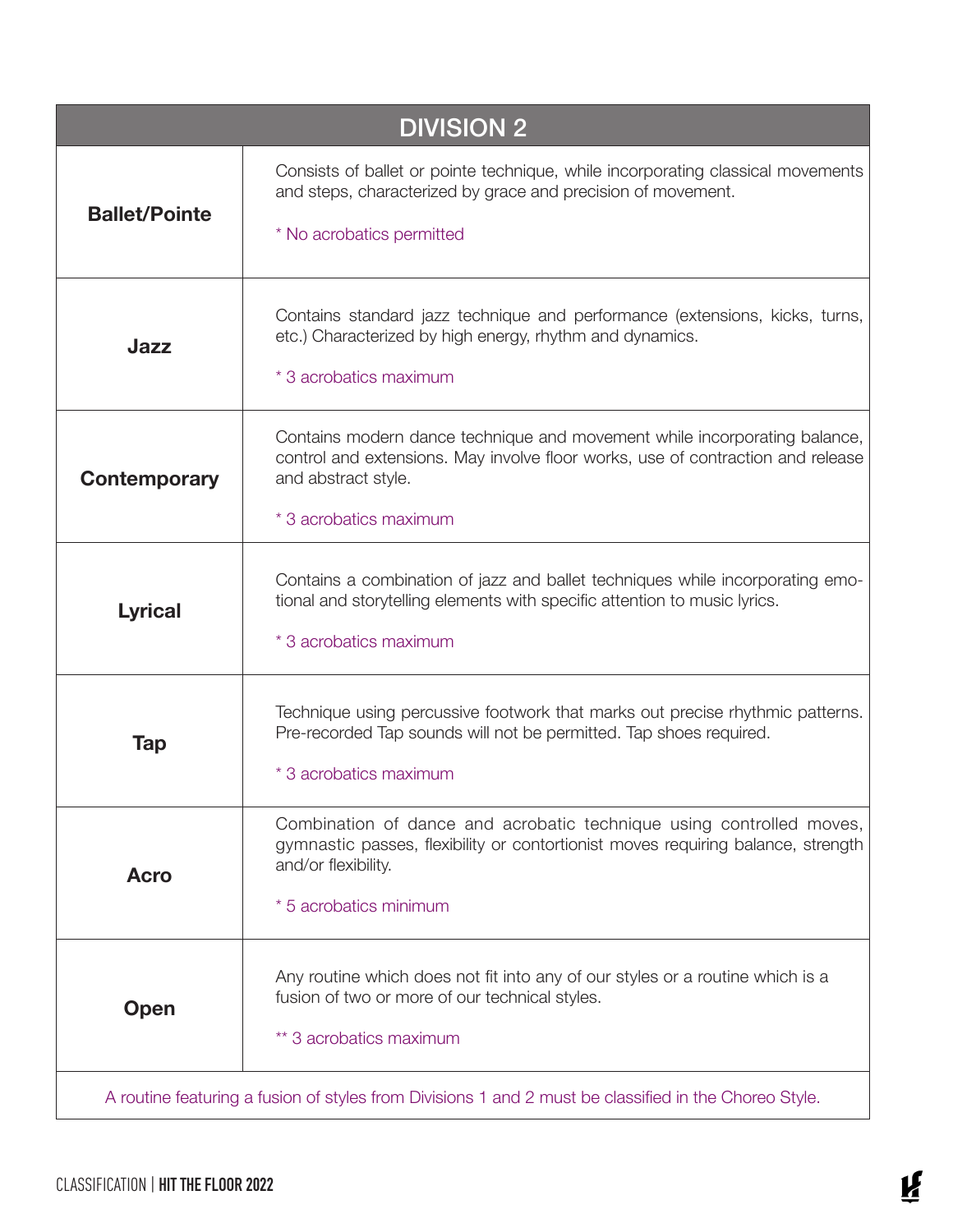

**Acrobatics :** Any movement in a 360˚ rotation in which a dancer has his feet above his head.

Is considered as **1 acrobatic**:

- > Tumbling sequence
- > Canon of multiple acrobatics executed by different dancers, one after the other
- > The same acrobatics executed by multiple dancers at the same time

Are considered as **multiple acrobatics**:

> The same acrobatics executed at different moments of the choreography

Acrobatics considered an **exception** (will not be counted):

- > Front & Back roll
- > Shoulder roll
- > Partnering lift
- > Cartwheel

## **Number of acrobatics permitted per dance style**

**Ballet/Pointe** | No acrobatics permitted **Jazz, Contemporary, Lyrical, Tap, Open** | 3 acrobatics maximum **Acro** | 5 acrobatics minimum **Choreo, Foundation** | Unlimited number of acrobatics

In a Jazz, Contemporary, Lyrical, Tap or Open routine, if 4 acrobatics are executed, a 3-point deduction will be applied to the final result. If 5 acrobatics are executed, an incorrect classification will be considered.

In an Acro routine, if less than 5 acrobatics are executed, an incorrect classification will be considered.

Important informations

After January 15th, all changes made to your registration causing a modification in the classification of the routine will lead to a \$25 fee (per occurrence).

From the beginning of the competitions, any routine that is not classified in the correct category (style, level, age or type of routine) will have its score compared, internally, to the appropriate category. The routine cannot be selected as Hit of the Day and will not be mentioned during the award ceremony. The dancers will receive their results and judge's comments and will be eligible for Overall scholarships. Trophies/medals/ribbons can be claimed at the Director's Table. This will not affect the original category ranking.